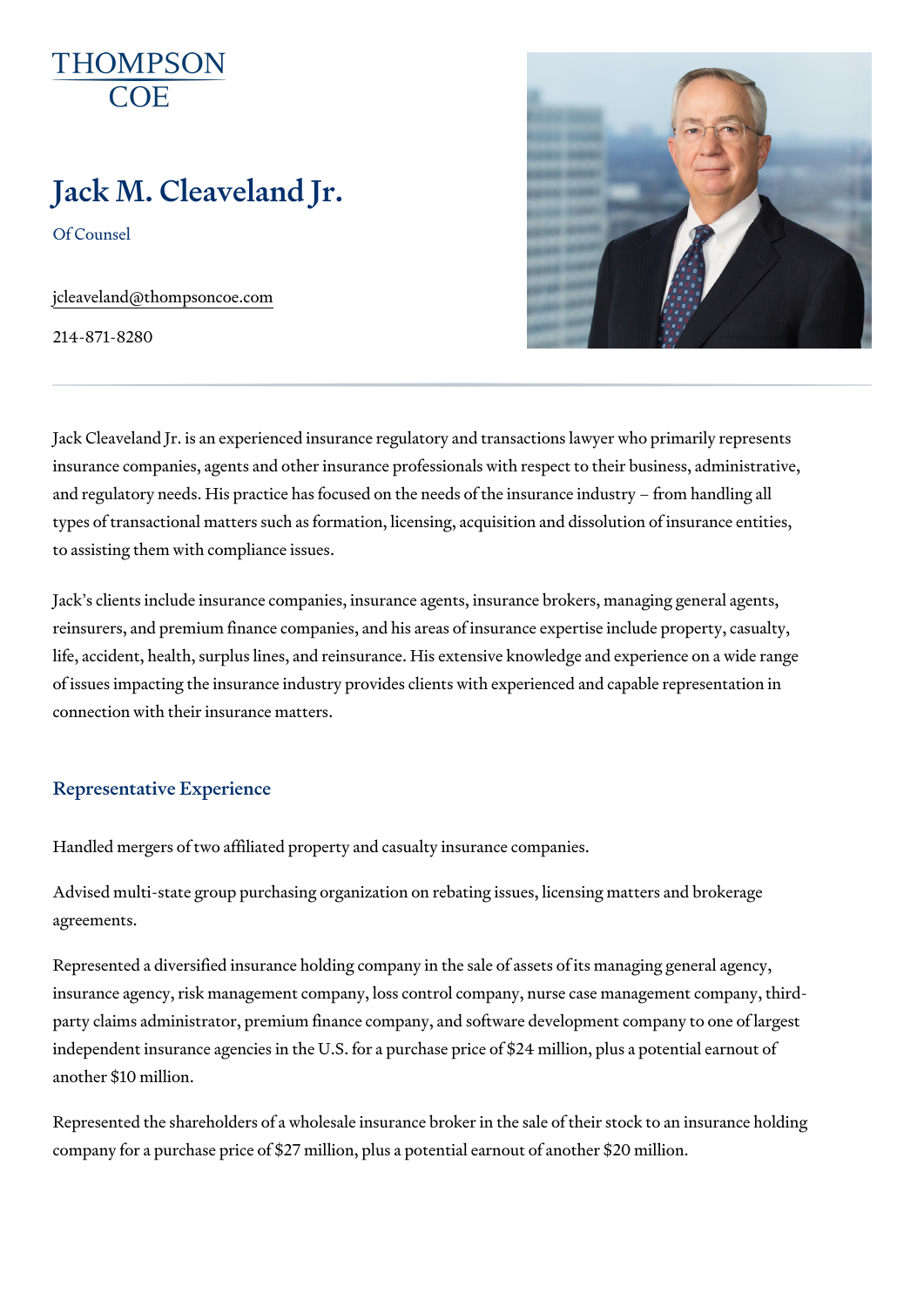Represented an insurance holding company in the purchase of the stock of purchase price of \$28 million.

Redomesticated an Arizona domiciled insurance company in Texas by formi insurance company and merging the two entities.

Defended and settled a major enforcement action by the Texas Department multi-line, Fortune 500 insurance holding company alleging illegal redlinin from the agreed consent order after complying with its negotiated terms.

Obtained the approval of the Texas Commissioner of Insurance of a withdra major hurricane exposure seeking to cease the writing of property insurand

Formed and obtained a certificate of authority for a new Texas Lloyd s pla holding company, and obtained approval of the insurer s policy forms.

Obtained the approval of a Pennsylvania receiver and a Pennsylvania cour insurance arrangement between the client insured and its captive reinsure \$24 million double payment.

Consulted with a large, privately owned multi-line insurance agency, with  $\theta$ regarding contingent commissions and compensation disclosure.

Defended and avoided all charges which were threatened against a multi-li company by the Texas Attorney General relating to the use of credit scoring.

#### Awards & Recognition

THE BEST LAWYERS IN AMERICA Listed for Insurance Law 2013-2022

MARTINDALE-HUBBELL AV Peer Review Rated

Related Services

[Insura](https://www.thompsoncoe.com/people/jack-m-cleaveland-jr/)nce

Publications & Speaking Engagements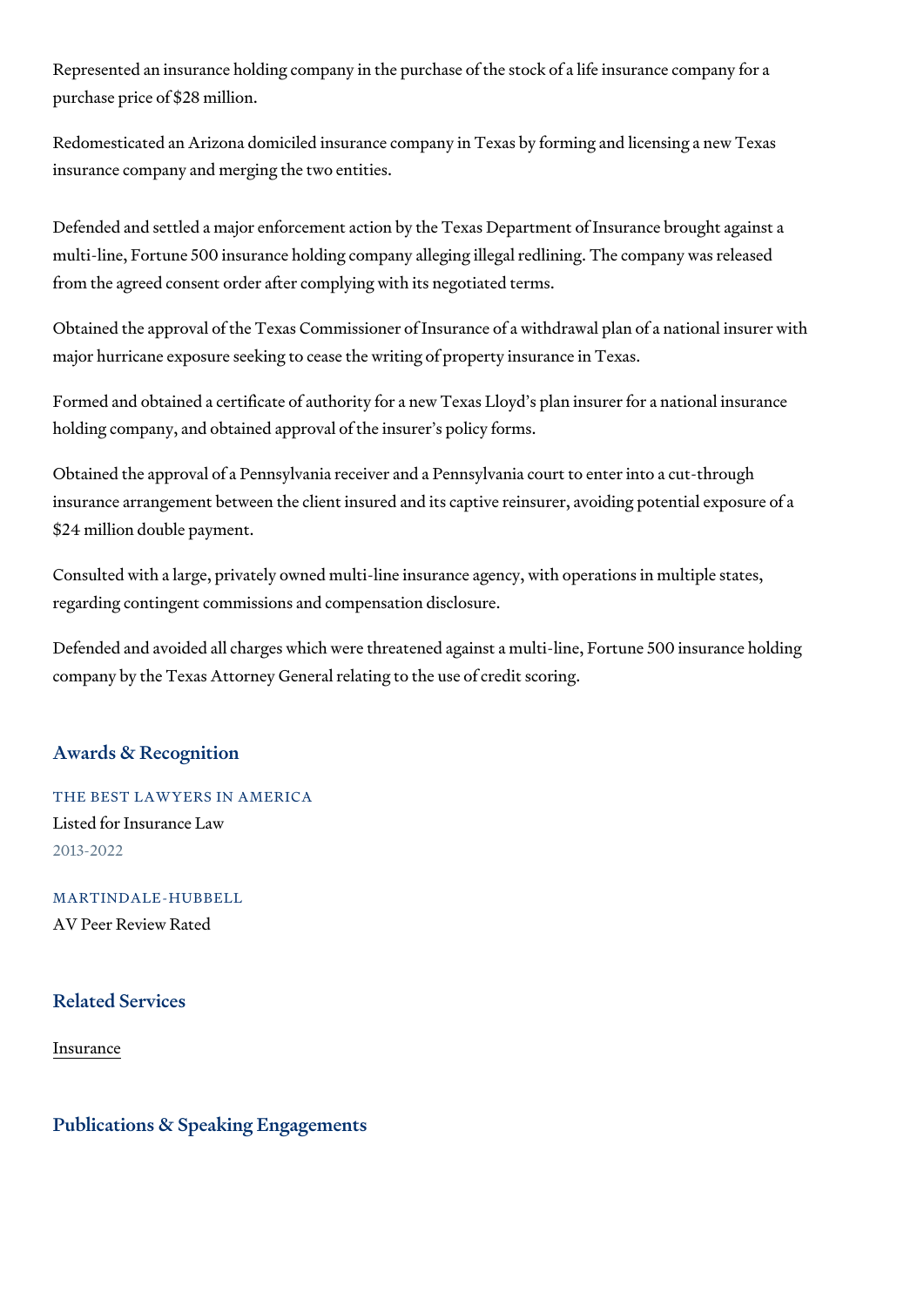## [2013 Life & Health Insurance](https://www.thompsoncoe.com/resources/publications/2013-life-health-insurance-legislation-in-texas/) Legislation in Texas Aug 1, 2013

[2013 Property & Casualty Insuran](https://www.thompsoncoe.com/resources/publications/2013-property-casualty-insurance-legislation-in-texas/)ce Legislation in Texas Aug 1, 2013

[2011 Life & Health Insurance](https://www.thompsoncoe.com/resources/publications/2011-life-health-insurance-legislation-in-texas/) Legislation in Texas Jul 15, 2011

[2011 Property & Casualty Insuran](https://www.thompsoncoe.com/resources/publications/2011-property-casualty-insurance-legislation-in-texas/)ce Legislation in Texas Jul 15, 2011

[2009 Life & Health Insurance L](https://www.thompsoncoe.com/resources/publications/2009-life-health-insurance-legislation-in-texas/)egislation in Texas Jul 23, 2009

[2009 Property & Casualty Insuranc](https://www.thompsoncoe.com/resources/publications/2009-property-casualty-insurance-legislation-in-texas/)e Legislation in Texas Jul 23, 2009

Punitive Damages Coverage in Texas Where Are We Now and Where Are V Oct 1, 2008

[2007 Property & Casualty Insuranc](https://www.thompsoncoe.com/resources/publications/2007-property-casualty-insurance-legislation-in-texas/)e Legislation in Texas Aug 31, 2007

[2007 Life & Health Insurance](https://www.thompsoncoe.com/resources/publications/2007-life-health-insurance-legislation-in-texas/) Legislation in Texas May 1, 2007

[2005 Life & Health Insurance](https://www.thompsoncoe.com/resources/publications/2005-life-health-insurance-legislation-in-texas/) Legislation in Texas Jan 3, 2005

[Texas County Mutuals: Still](https://www.thompsoncoe.com/resources/publications/texas-county-mutuals-still-alive-and-kicking/) Alive and Kicking Oct 15, 2004

[Texas County Mutuals: Their Tradi](https://www.thompsoncoe.com/resources/publications/texas-county-mutuals-their-tradition-and-their-future/)tion and Their Future Nov 7, 2000

### Education, Admissions & Activities

#### EDUCATION

University of Texas School of Law J.D., 1978

The University of Texas at Austin B.B.A., 1975 Accounting, with honors